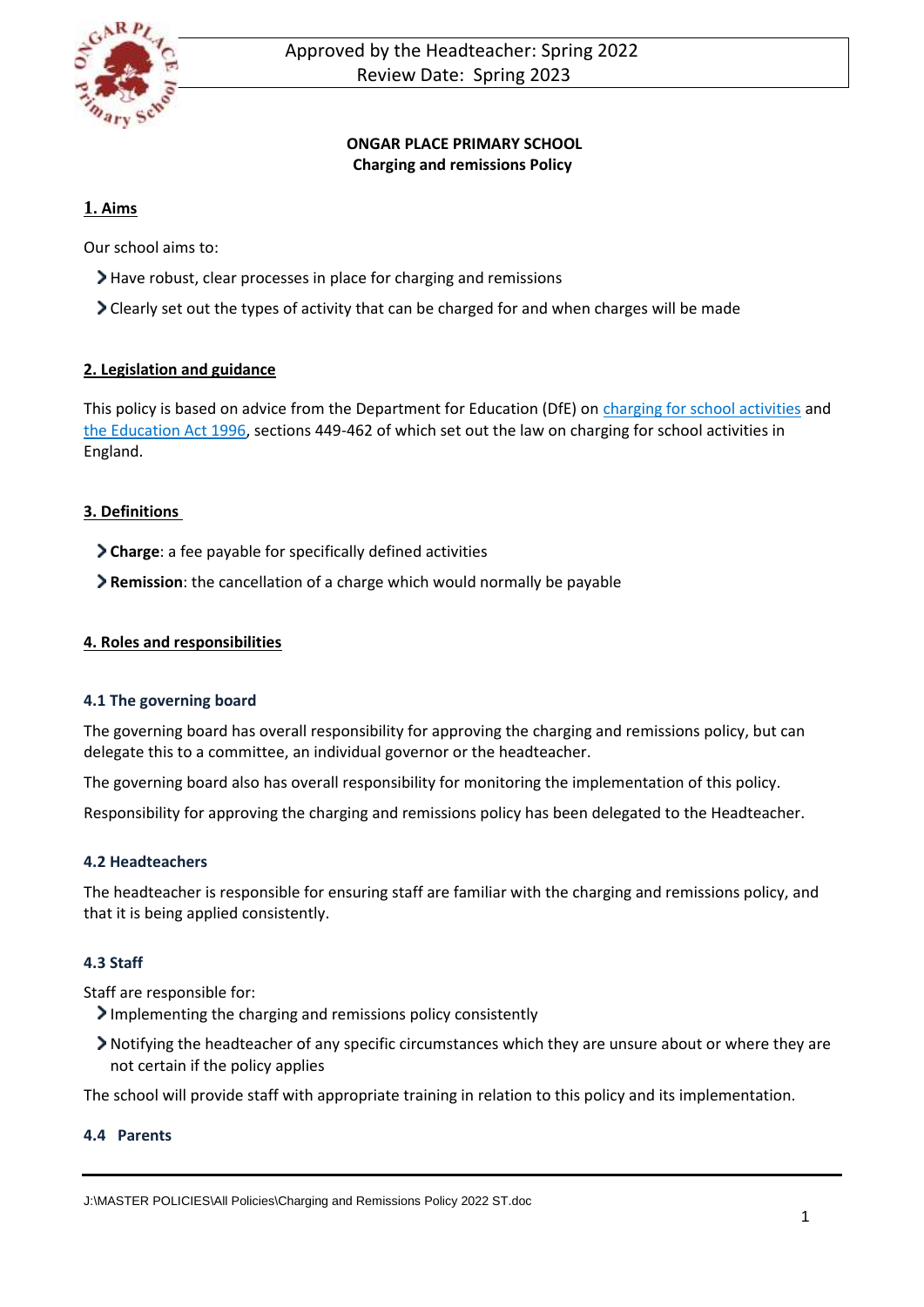Parents are expected to notify staff or the headteacher of any concerns or queries regarding the charging and remissions policy.

#### **5. Where charges cannot be made**

Below we set out what we **cannot** charge for:

#### **5.1 Education**

- > Admission applications
- Education provided during school hours (including the supply of any materials, books, instruments or other equipment)
- Education provided outside school hours if it is part of:
	- The national curriculum A syllabus for a prescribed public examination that the pupil is being prepared for at the school
	- Religious education
- Instrumental or vocal tuition, for pupils learning individually or in groups, unless the tuition is provided at the request of the pupil's parent
- Entry for a prescribed public examination if the pupil has been prepared for it at the school
- Examination re-sit(s) if the pupil is being prepared for the re-sit(s) at the school

#### **5.2 Transport**

- Transporting registered pupils to or from the school premises, where the local authority has a statutory obligation to provide transport
- Transporting registered pupils to other premises where the governing board or local authority has arranged for pupils to be educated
- Transport that enables a pupil to meet an examination requirement when he or she has been prepared for that examination at the school
- > Transport provided in connection with an educational visit

#### **5.3 Residential visits**

- Education provided on any visit that takes place during school hours
- Education provided on any visit that takes place outside school hours if it is part of:
	- The national curriculum
	- A syllabus for a prescribed public examination that the pupil is being prepared for at the school
	- Religious education
	- Supply teachers to cover for those teachers who are absent from school accompanying pupils on a residential visit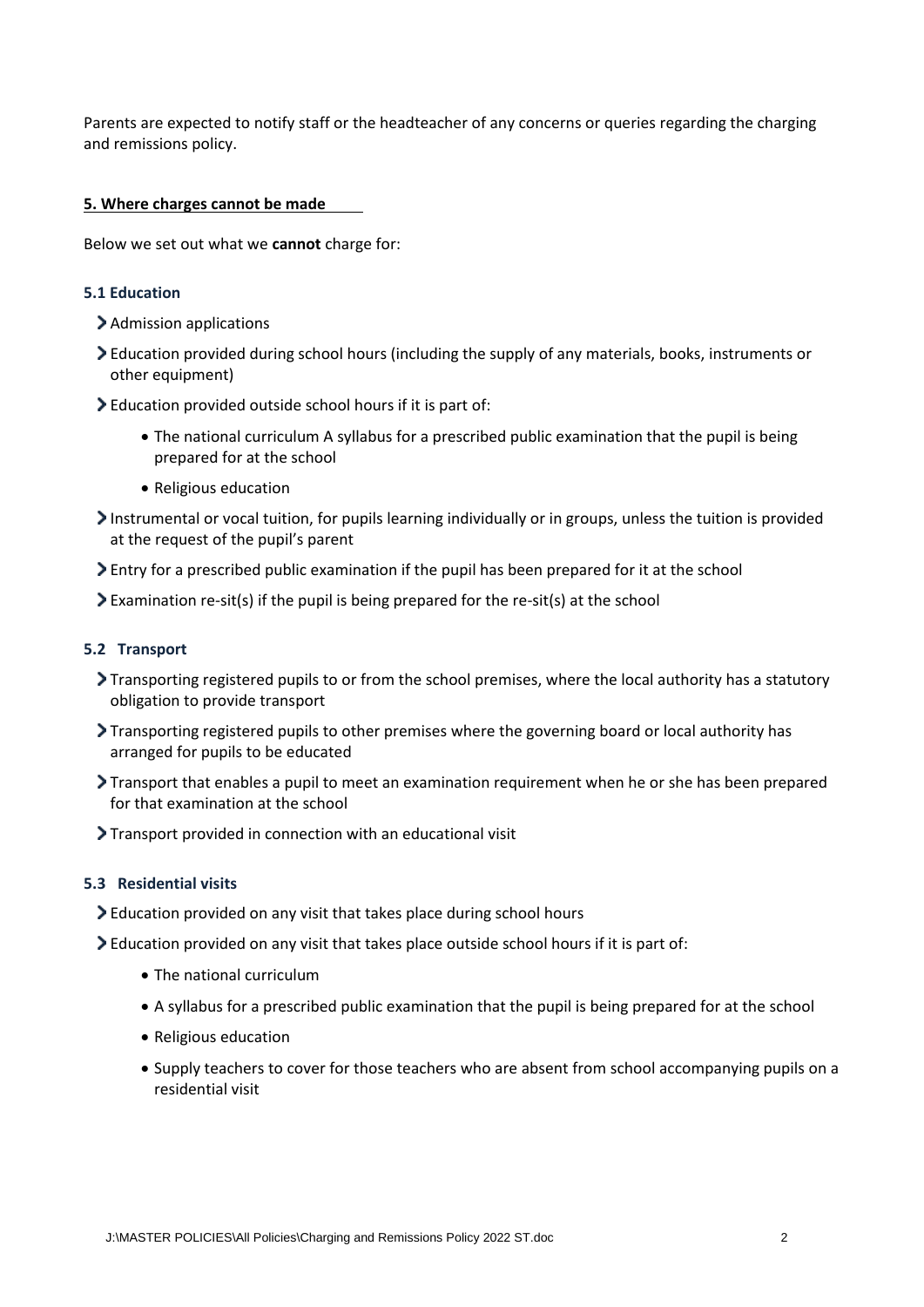#### **6. Where charges can be made**

Below we set out what we **can** charge for:

#### **6.1 Education**

- Any materials, books, instruments or equipment, where the child's parent wishes him or her to own them
- Optional extras (see below)
- Music and vocal tuition, in limited circumstances
- Certain early years provision
- Community facilities

#### **6.2 Optional extras**

We are able to charge for activities known as 'optional extras'. In these cases, schools can charge for providing materials, books, instruments or equipment. The following are optional extras:

Education provided outside of school time that is not part of:

- The national curriculum
- A syllabus for a prescribed public examination that the pupil is being prepared for at the school
- Religious education
- Examination entry fee(s) if the registered pupil has not been prepared for the examination(s) at the school
- Transport (other than transport that is required to take the pupil to school or to other premises where the local authority or governing board has arranged for the pupil to be provided with education)
- Board and lodging for a pupil on a residential visit
- Extended day services offered to pupils (such as breakfast clubs, after-school clubs, tea and supervised homework sessions)

When calculating the cost of optional extras, an amount may be included in relation to:

- Any materials, books, instruments or equipment provided in connection with the optional extra
- The cost of buildings and accommodation
- > Non-teaching staff
- Teaching staff engaged under contracts for services purely to provide an optional extra (including supply teachers engaged specifically to provide the optional extra)
- The cost, or an appropriate proportion of the costs, for teaching staff employed to provide tuition in playing a musical instrument, or vocal tuition, where the tuition is an optional extra

Any charge made should not exceed the actual cost of the optional extra equally divided by the number of pupils participating. It must not include an element of subsidy for pupils wishing to participate in the activity whose parents are unwilling or unable to pay the full charge.

Where the activity is during school hours the cost of providing alternative provision for any pupils not taking part cannot be charged, e.g. employing supply teachers to cover the children not taking part.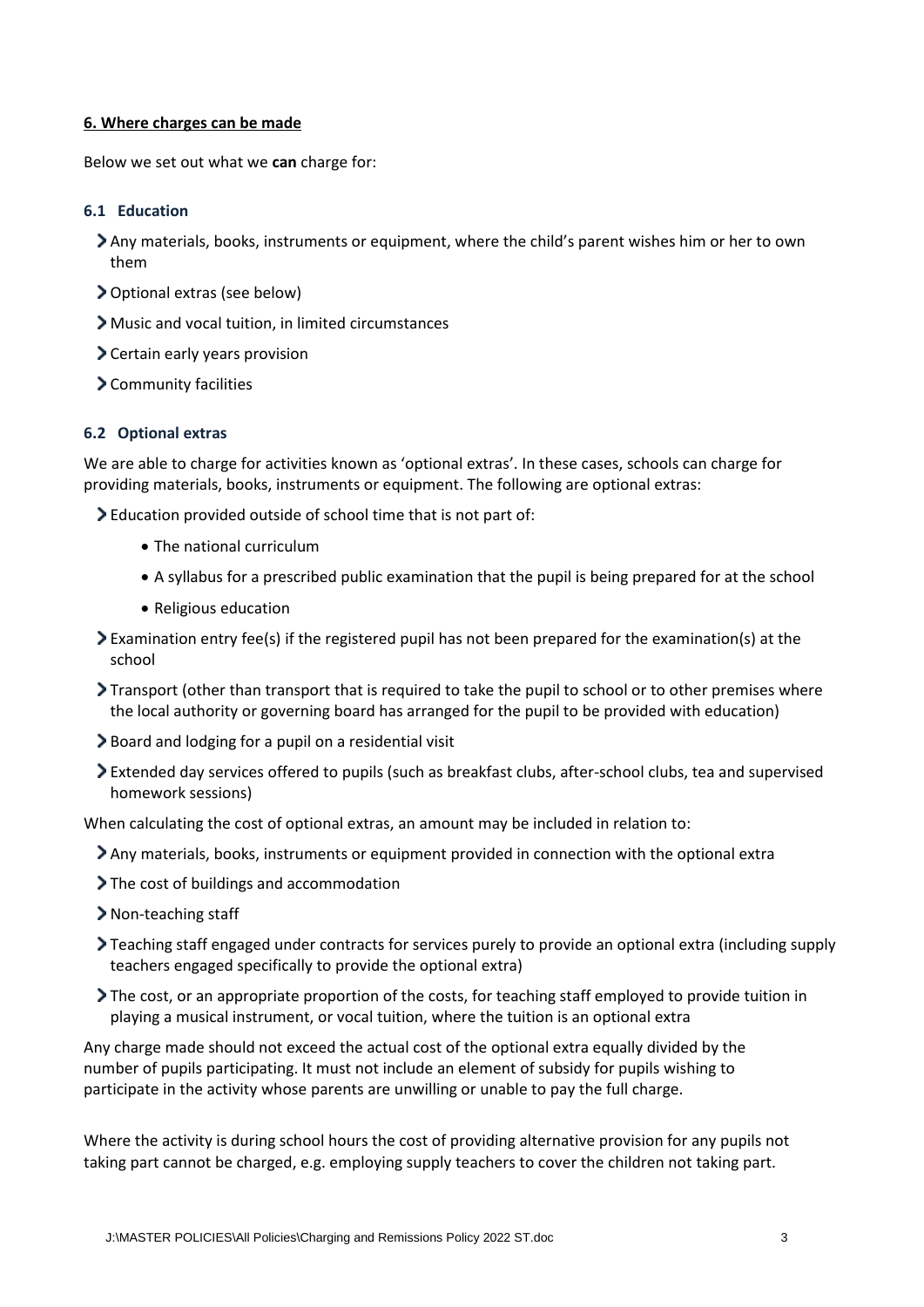Participation in any optional activity will be on the basis of parental choice and willingness to meet the charges. Parental agreement is therefore a necessary pre-requisite for the provision of an optional extra where charges will be made. Parental agreement is necessary for the provision of an optional extra which is to be charged for.

### **6.3 Music tuition**

Schools can charge for vocal or instrumental tuition provided either individually or to groups of pupils, provided that the tuition is provided at the request of the pupil's parent.

Charges may not exceed the cost of the provision, including the cost of the staff giving the tuition.

Charges cannot be made:

- If the teaching is an essential part of the national curriculum
- If the teaching is provided under the first access to the Key Stage 2 instrumental and vocal tuition programme
- For a pupil who is looked after by a local authority

## **6.4 Residential visits**

We can charge for board and lodging on residential visits, but the charge must not exceed the actual cost.

Where a school activity requires pupils to spend nights away from home the school is allowed to make a charge for board and lodging. This is with the exception of pupils whose parents are receiving: Universal Credit; Income Support; Income-based Jobseeker's Allowance; Support under part VI of the Immigration and Asylum Act 1999; or Child Tax Credit (providing that they do not also receive Working Tax Credit and have an annual income, assessed by the Inland Revenue that does not exceed £16,190 FY 14/15) and an income related employment and support allowance. Since April 2003 the eligibility criteria that entitle families to an exemption from paying for the cost of board and lodging on residential visits have been aligned with free school meals eligibility criteria. The head teacher must inform all parents of the right to claim free board and lodging if they are receiving these benefits.

#### **7. Voluntary contributions**

As an exception to the requirements set out in section 5 of this policy, the school is able to ask for voluntary contributions from parents to fund activities during school hours which would not otherwise be possible.

Some activities for which the school may ask parents for voluntary contributions include:

All School Trips

Swimming Lessons

Sports Events

### **There is no obligation for parents to make any contribution, and no child will be excluded from an activity if their parents are unwilling or unable to pay**.

If the school is unable to raise enough funds for an activity or visit then it will be cancelled.

#### **8. Activities we charge for**

The school will charge for the following activities: